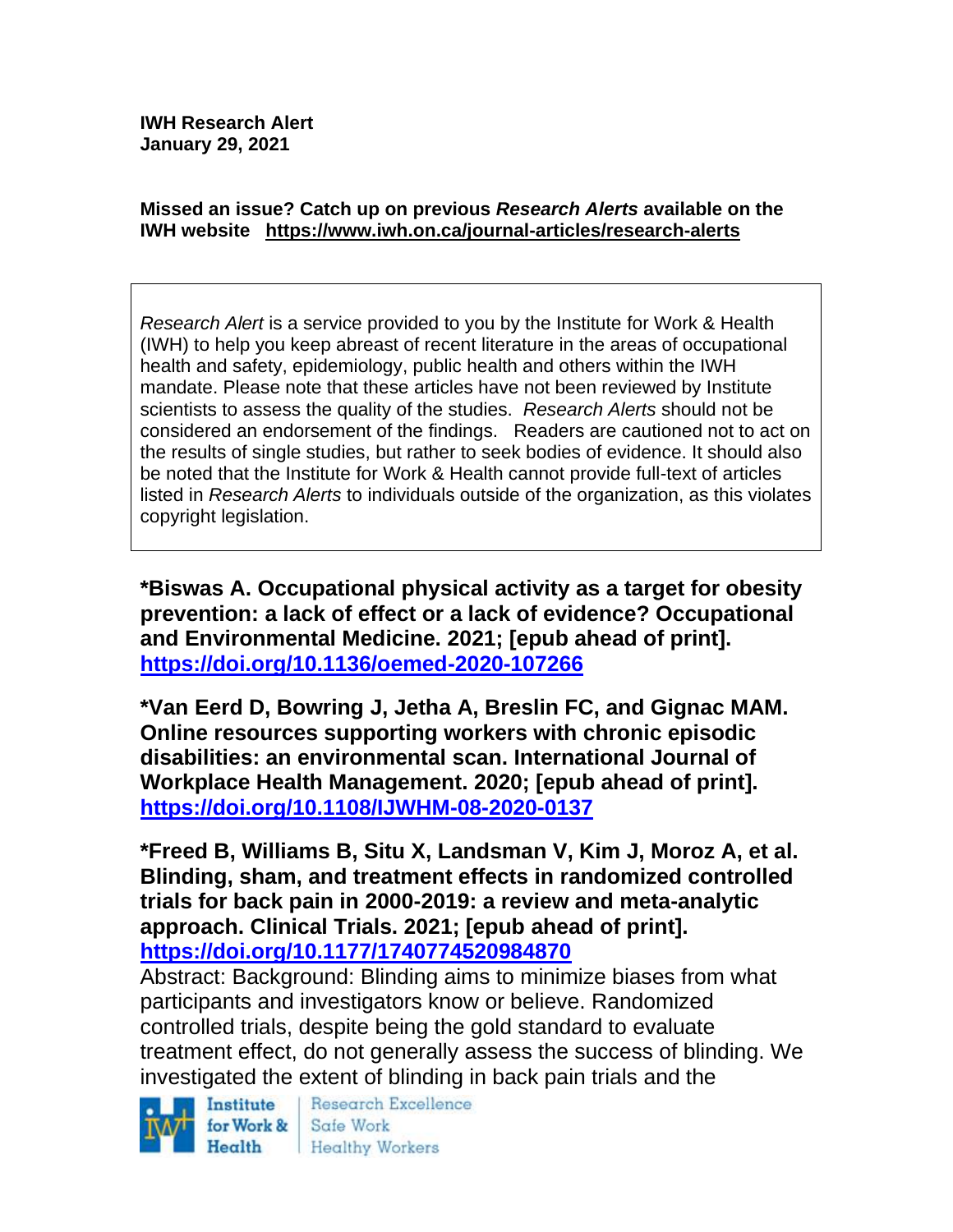associations between participant guesses and treatment effects. Methods: We did a review with PubMed/OvidMedline, 2000-2019. Eligibility criteria were back pain trials with data available on treatment effect and participants' guess of treatment. For blinding, blinding index was used as chance-corrected measure of excessive correct guess (0 for random guess). For treatment effects, within- or between-arm effect sizes were used. Analyses of investigators' guess/blinding or by treatment modality were performed exploratorily. Results: Forty trials (3899 participants) were included. Active and sham treatment groups had mean blinding index of 0.26 (95% confidence interval: 0.12, 0.41) and 0.01 (-0.11, 0.14), respectively, meaning 26% of participants in active treatment believed they received active treatment, whereas only 1% in sham believed they received sham treatment, beyond chance, that is, random guess. A greater belief of receiving active treatment was associated with a larger within-arm effect size in both arms, and ideal blinding (namely, "random guess," and "wishful thinking" that signifies both groups believing they received active treatment) showed smaller effect sizes, with correlation of effect size and summary blinding indexes of 0.35  $(p = 0.028)$  for between-arm comparison. We observed uniformly large sham treatment effects for all modalities, and larger correlation for investigator's (un)blinding,  $0.53$  ( $p = 0.046$ ). Conclusion: Participants in active treatments in back pain trials guessed treatment identity more correctly, while those in sham treatments tended to display successful blinding. Excessive correct guesses (that could reflect weaker blinding and/or noticeable effects) by participants and investigators demonstrated larger effect sizes. Blinding and sham treatment effects on back pain need due consideration in individual trials and meta-analyses.

**\*Jones AM, Koehoorn M, Bultmann U, and McLeod CB. Prevalence and risk factors for anxiety and depression disorders in workers with work-related musculoskeletal strain or sprain in British Columbia, Canada: a comparison of men and women using administrative health data. Occupational and Environmental Medicine. 2021; [epub ahead of print]. <https://doi.org/10.1136/oemed-2020-106661>** 

Abstract: OBJECTIVE: To examine the prevalence and risk factors for medically treated anxiety and depression disorders among men

Institute for Work &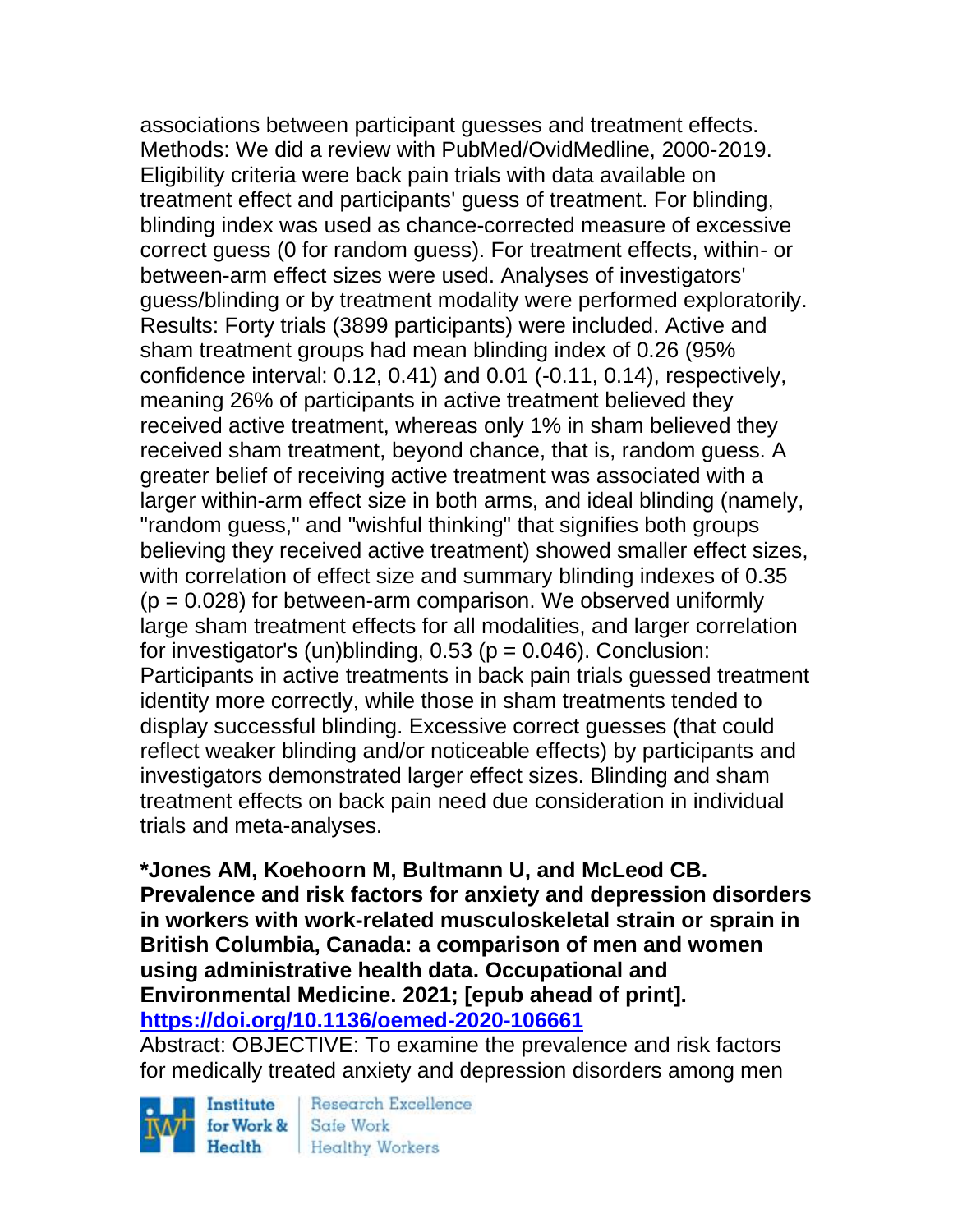and women with musculoskeletal strain or sprain work injury in British Columbia, Canada. METHODS: A retrospective population-based cohort of accepted workers' compensation lost-time claims from 2000 to 2013 was constructed using linked administrative health data. Anxiety and depression disorders were identified using diagnoses from physician, hospital and pharmaceutical records. The 1-year period prevalence was estimated for the year before and the year after injury. Sociodemographic, clinical and work-related risk factors for prevalent and new onset anxiety and depression disorders were examined using multinomial regression. RESULTS: 13.2% of men and 29.8% of women had medically treated anxiety, depression or both in the year before injury. Only a slight increase (~2%) in the prevalence of these disorders was observed in the year after injury. Somatic and mental comorbidities were both strong risk factors for pre-existing and new onset anxiety and depression for both men and women, but these relationships were stronger for men. CONCLUSION: Anxiety and depression disorders including those from prior to injury are common in workers with musculoskeletal strain or sprain and are associated with a complicated clinical profile. Gender-sensitive and sex-sensitive mental healthcare is an important

consideration for work disability management

**\*Quinn EK, Harper A, Rydz E, Smith PM, Koehoorn MW, and Peters CE. Men and women at work in Canada, 1991-2016. Labour & Industry. 2021; [epub ahead of print]. <https://doi.org/10.1080/10301763.2021.1872841>** 

# **Brophy JT, Keith MM, Hurley M, and McArthur JE. Sacrificed: Ontario healthcare workers in the time of COVID-19. New Solutions. 2021; 30(4):267-281.**

**<https://doi.org/10.1177/1048291120974358> [open access]** Abstract: Healthcare workers (HCWs) in Ontario, Canada have faced unprecedented risks during the COVID-19 pandemic. They have been infected at an elevated rate compared to the general public. HCWs have argued for better protections with minimal success. A worldwide shortage of N95s and comparable respirators appears to have influenced guidelines for protection, which stand at odds with increasing scientific evidence. In-depth interviews were conducted with ten frontline HCWs about their concerns. They reported that the

Institute Health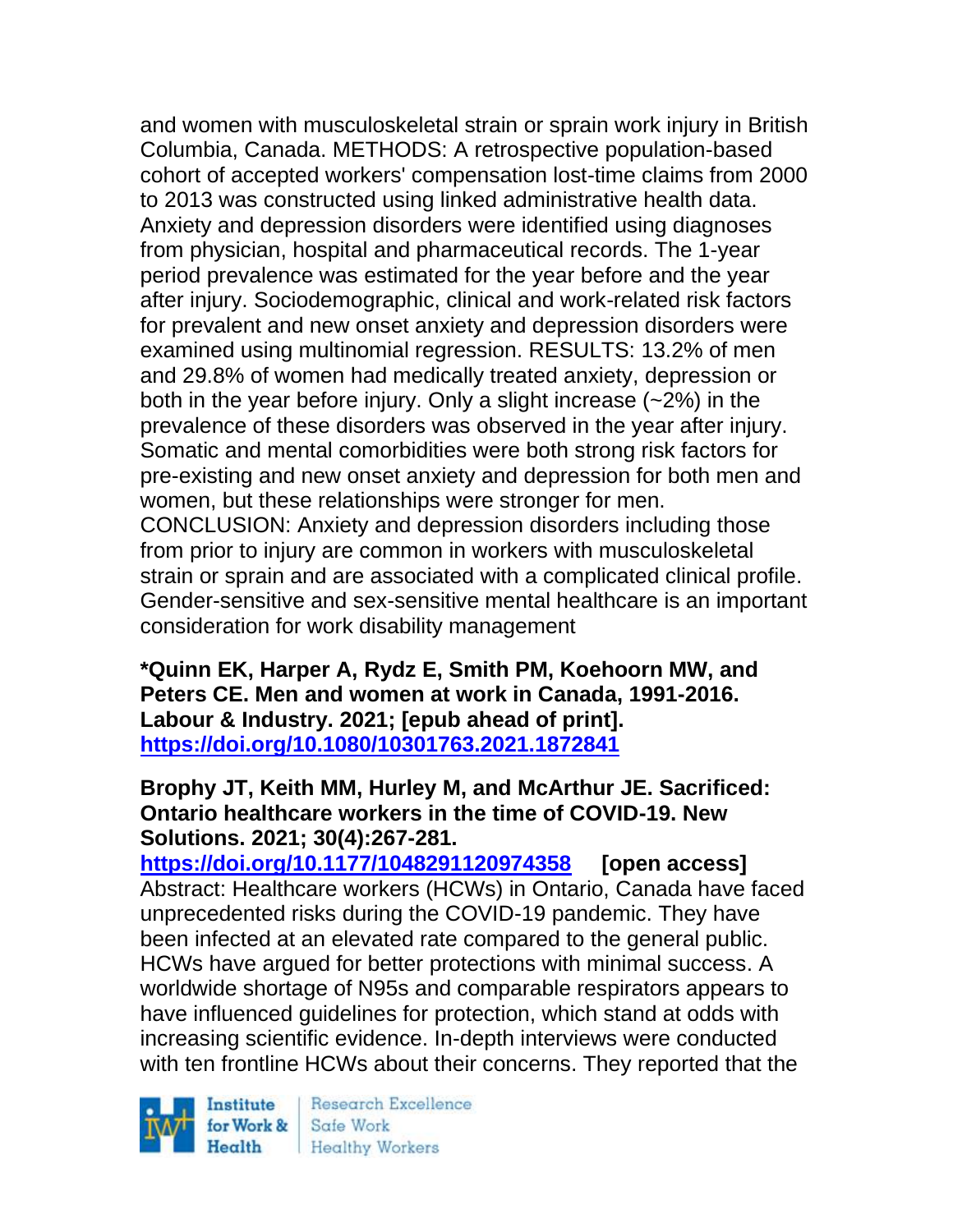risk of contracting COVID-19 and infecting family members has created intense anxiety. This, in conjunction with understaffing and an increased workload, has resulted in exhaustion and burnout. HCWs feel abandoned by their governments, which failed to prepare for an inevitable epidemic, despite recommendations. The knowledge that they are at increased risk of infection due to lack of protection has resulted in anger, frustration, fear, and a sense of violation that may have long-lasting implications.Sacrifié: Le personnel de la santé ontarien à l'époque de la COVID-19RésuméEn Ontario, au Canada, le personnel de la santé a eu à faire face à des risques sans précédent durant la pandémie de COVID-19. On y a constaté un taux d'infection plus élevé chez les travailleuses et travailleurs de la santé (TTS) qu'au sein de la population en général. Les TTS ont revendiqué des moyens de protection améliorés, sans grand succès. Une pénurie mondiale de masques respirateurs de type N95 ou similaires semble avoir joué sur les directives en matière de protection, qui ne cadrent pas avec une accumulation de preuves scientifiques. Lors d'entretiens en profondeur, dix TTS de première ligne ont été invités à donner leur avis sur la situation. à les entendre, le risque de contracter la COVID-19 et d'infecter les membres de leur famille leur cause beaucoup d'anxiété. Associée à un manque de personnel et à une charge de travail accrue, cette anxiété se traduit par un épuisement physique et professionnel. Les TTS se sentent abandonnés par leurs gouvernements, qui ont manqué de se préparer à l'inévitabilité d'une épidémie, malgré ce qui leur avait été recommandé. Leur réalisation d'être exposés à un plus grand risque d'infection par manque d'équipement de protection s'est muée en colère, frustration et peur, et en un sentiment de violation de leurs droits dont on peut craindre qu'il subsiste fort longtemps.

## **Crawford JO, Berkovic D, Erwin J, Copsey SM, Davis A, Giagloglou E, et al. Musculoskeletal health in the workplace. Best Practice & Research. Clinical Rheumatology. 2020; 34(5):101558.**

# **<https://doi.org/10.1016/j.berh.2020.101558>**

Abstract: Musculoskeletal (MSK) problems remain the most frequent reason why individuals are absent from work, including those with work-related musculoskeletal disorders (WRMSDs or MSDs) and those with chronic MSK problems. This paper aims to examine

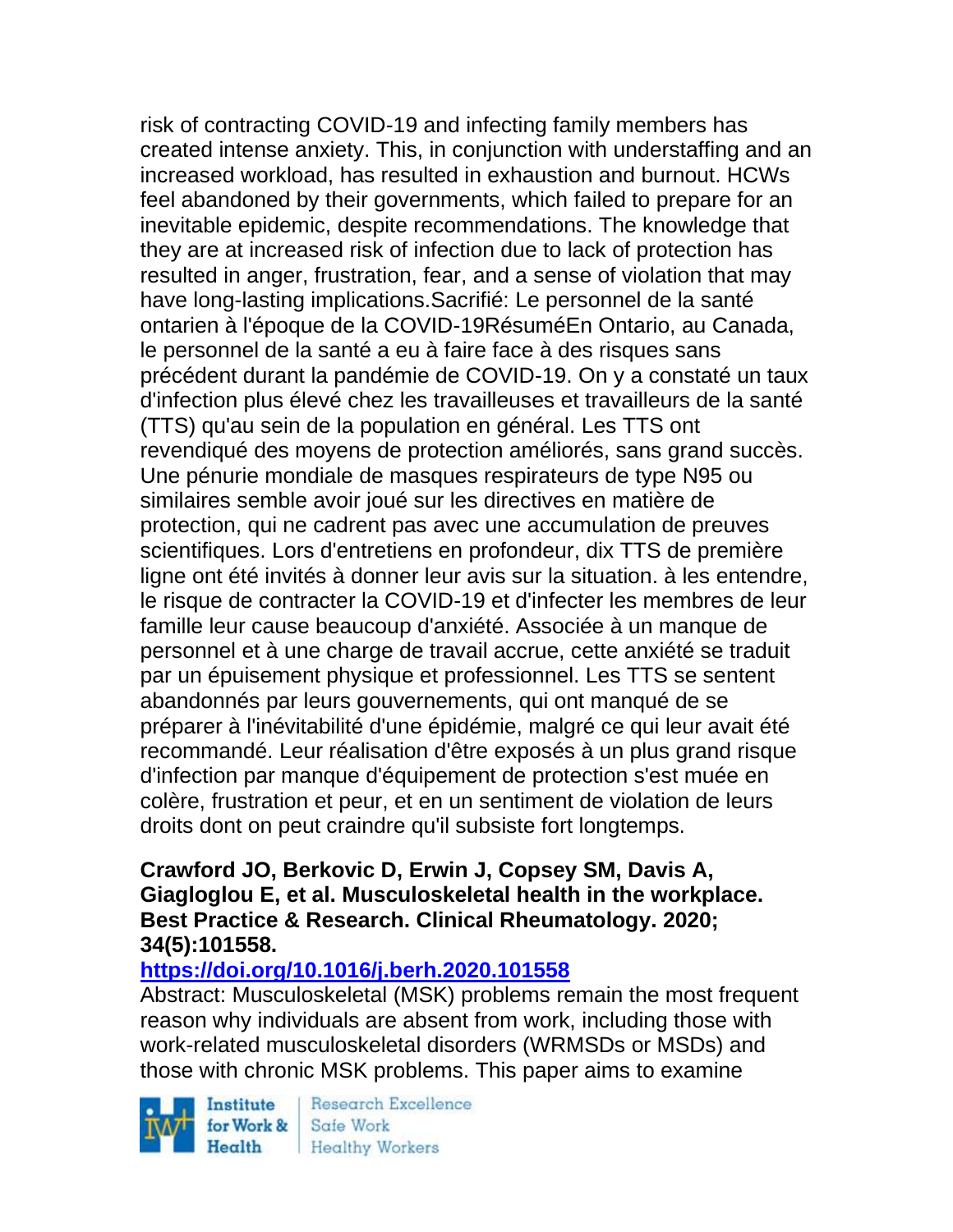changes in work and the workforce since 2000; how work impacts on chronic MSK conditions and how we can help people with these conditions to stay at work. While our knowledge of the causes of WRMSDs has increased since 2000, there has been limited workplace action in reducing exposure to hazards. A life course approach is needed as individuals of all ages are reporting MSK problems. How people work has also changed and informalisation of work contracts has increased with a perceived concurrent reduction in occupational safety and health (OSH) protection. Retaining people at work with MSK problems requires compliance with relevant safety, health and diversity legislation and a risk management approach. Good and open communication within the workplace and identification of other sources of support is also necessary. Considerations must be made at the individual level (internal motivation), organisational level (a supportive manager) and selfmanagement of symptoms. Simple case examples are provided in the paper of what works in practice as well as a proposed research agenda. Increased awareness at all levels of society of MSK health is essential

# **Fincke I, Hieb A, Harth V, and Mache S. Activity-based working: qualitative analysis of working conditions and health-related outcomes. Work. 2020; 67(3):625-639.**

# **<https://doi.org/10.3233/WOR-203313>**

Abstract: BACKGROUND: The changing of work, driven by digitization, leads to the demand of large, open spaces in which the employees can work alone or in teams, can hold meetings or even find corners to relax. OBJECTIVE: This study empirically analyzed job demands and resources that can be found in innovative office concepts, like so called "activity-based working concepts". METHODS: 16 semi-structured face-to-face interviews were performed with employees working in activity-based offices. Content of the interviews included questions on their working conditions and health-related outcomes. RESULTS: The results show that work autonomy, the flexibility to decide where and when to work, and an improved communication and collaboration between different departments had a perceived positive effect on well-being, performance and motivation. Job demands, like missing territoriality on individual and team level, limited privacy and distractions in form

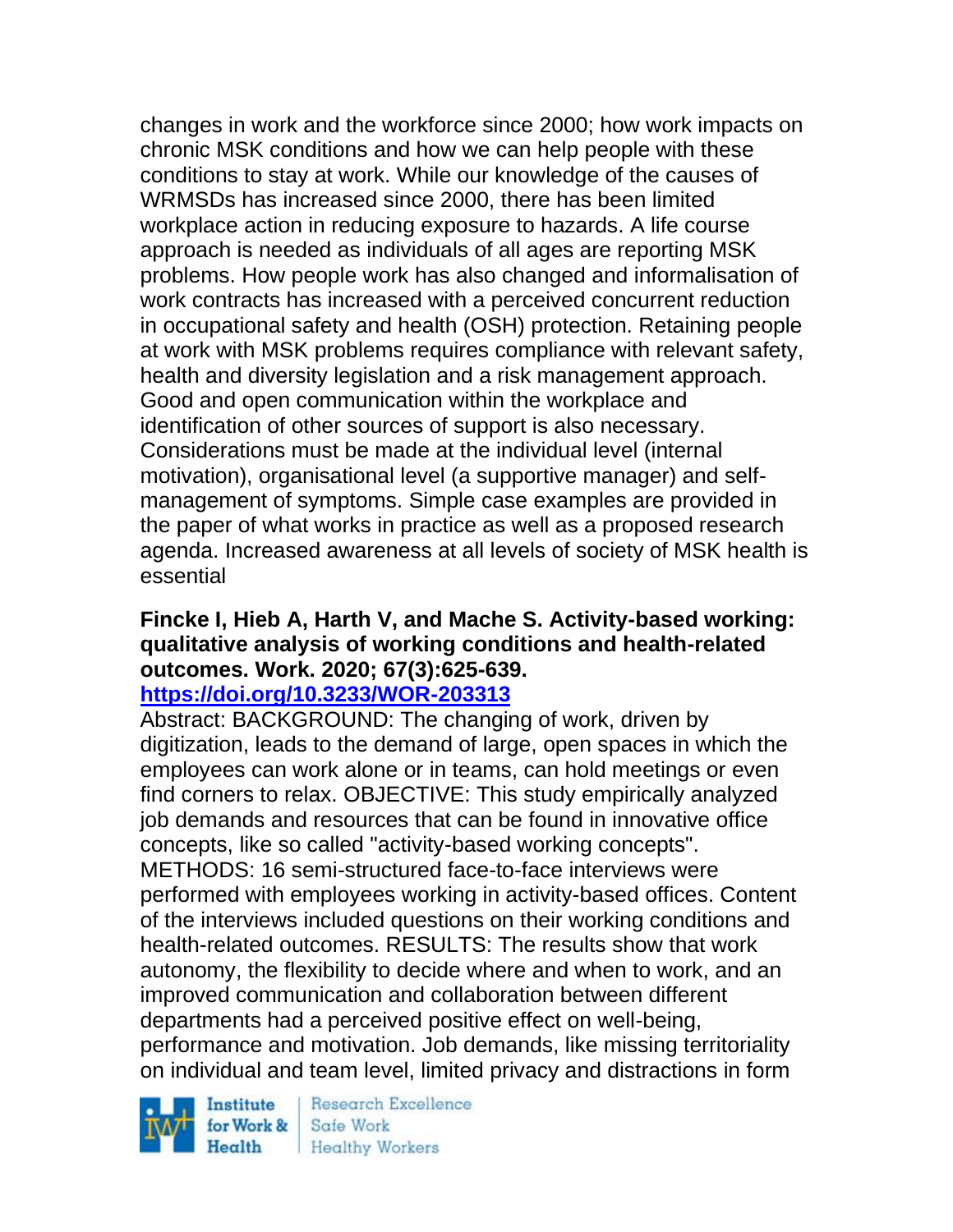of noise and interruptions describe consequences in form of perceived strain. CONCLUSION: The study results contribute to the expansion of knowledge in the subject area of flexible work arrangements in open work spaces. They can serve to design future working environments and thus increase the well-being and job performance of employees. It needs additional research to investigate the effects of office designs on the health of employees in the long term

**Framke E, Svane-Petersen AC, Holm A, Burr H, Melchior M, Sivertsen B, et al. Cumulated and most recent job control and risk of disability pension in the Danish Work Life Course Cohort (DaWCo). European Journal of Public Health. 2020; 30(6):1212- 1218.** 

**<https://doi.org/10.1093/eurpub/ckaa107> [open access]** Abstract: BACKGROUND: Previous studies have found low job control to be associated with a higher risk of disability pension (DP). Most studies have measured job control only at one time-point, and there is a lack of knowledge regarding the role of exposure duration. This study examines the prospective association between job control and DP measuring exposure both cumulated throughout work life and most recent. METHODS: We included 712519 individuals (about 4.5 million person-years) from The Danish Work Life Course Cohort which follows young employees in Denmark from their entry into the labour market. Job control was assessed with a job exposure matrix and DP with register data on public transfer payments. We adjusted for several potential life course confounders, including physical demands at work and parental socioeconomic position and psychiatric and somatic diagnoses. RESULTS: Employees in occupations with low job control had a higher risk of DP. There were effects of both cumulated and most recent job control when mutually adjusted. Fully adjusted hazard ratios (HRs) were 1.14 [95% confidence intervals (CIs) 1.11-1.17] and 1.15 (95% CI 1.02-1.29) for cumulated and most recent job control, respectively. Without mutual adjustment, estimates were 1.15 (95% CI 1.13-1.18) and 1.55 (95% CI 1.39-1.72) for cumulated and most recent low job control, respectively. CONCLUSIONS: Low job control predicts a higher risk of DP, even after adjustment for physical demands at work. The

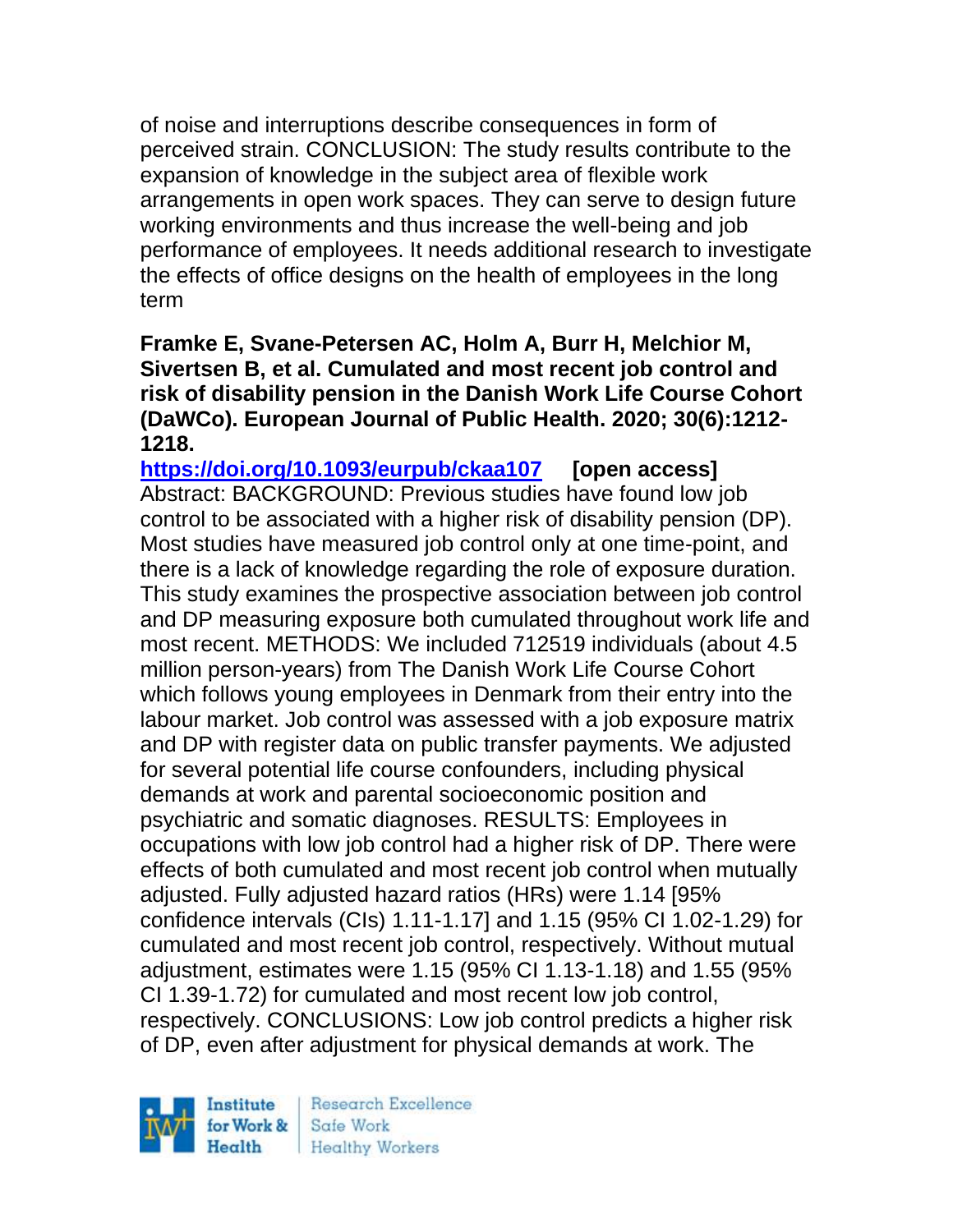results indicate both gradual and short-term effects of low job control on DP risk

# **Goto E, Ishikawa H, Okuhara T, Ueno H, Okada H, Fujino Y, et al. Presenteeism among workers: health-related factors, workrelated factors and health literacy. Occupational Medicine. 2020; 70(8):564-569.**

# **<https://doi.org/10.1093/occmed/kqaa168>**

Abstract: BACKGROUND: Presenteeism is an important factor in workers' health. However, few studies have examined how variables such as socio-economic status, health status, workplace status and health literacy correlate with and affect presenteeism. AIMS: To assess the correlates of presenteeism with a focus on health-related factors, work-related factors and health literacy. METHODS: We conducted a cross-sectional study of 2914 Japanese workers from one company. We used a self-administered questionnaire to assess socio-demographic characteristics, health status, work environment, presenteeism and health literacy. RESULTS: Forty-one per cent of participants were under 40 years of age and 70% were male. We found that 59% of the participants were at high risk of presenteeism. Presenteeism was associated with sex, age, household income, marital status, health-related factors (i.e. self-rated health status, dietary choices, exercise habits), work-related factors (i.e. workplace support, job demands, job control) and health literacy. Logistic regression analyses indicated that presenteeism was associated with self-rated health status, overtime hours, workplace support, job demands, job control and health literacy after adjusting for sex, age and income. CONCLUSIONS: Health-related factors, work-related factors and health literacy are all associated with presenteeism. Improving the workplace environment, especially factors such as overtime working hours, workplace support, job demands and job control, and increasing health literacy may reduce presenteeism among general office workers

# **Hawkins RB, Charles EJ, and Mehaffey JH. Socio-economic status and COVID-19-related cases and fatalities. Public Health. 2020; 189(129-134.**

**<https://doi.org/10.1016/j.puhe.2020.09.016> [open access]** Abstract: OBJECTIVES: The United States has the highest number of

Institute for Work & Safe Work Health

Research Excellence Healthy Workers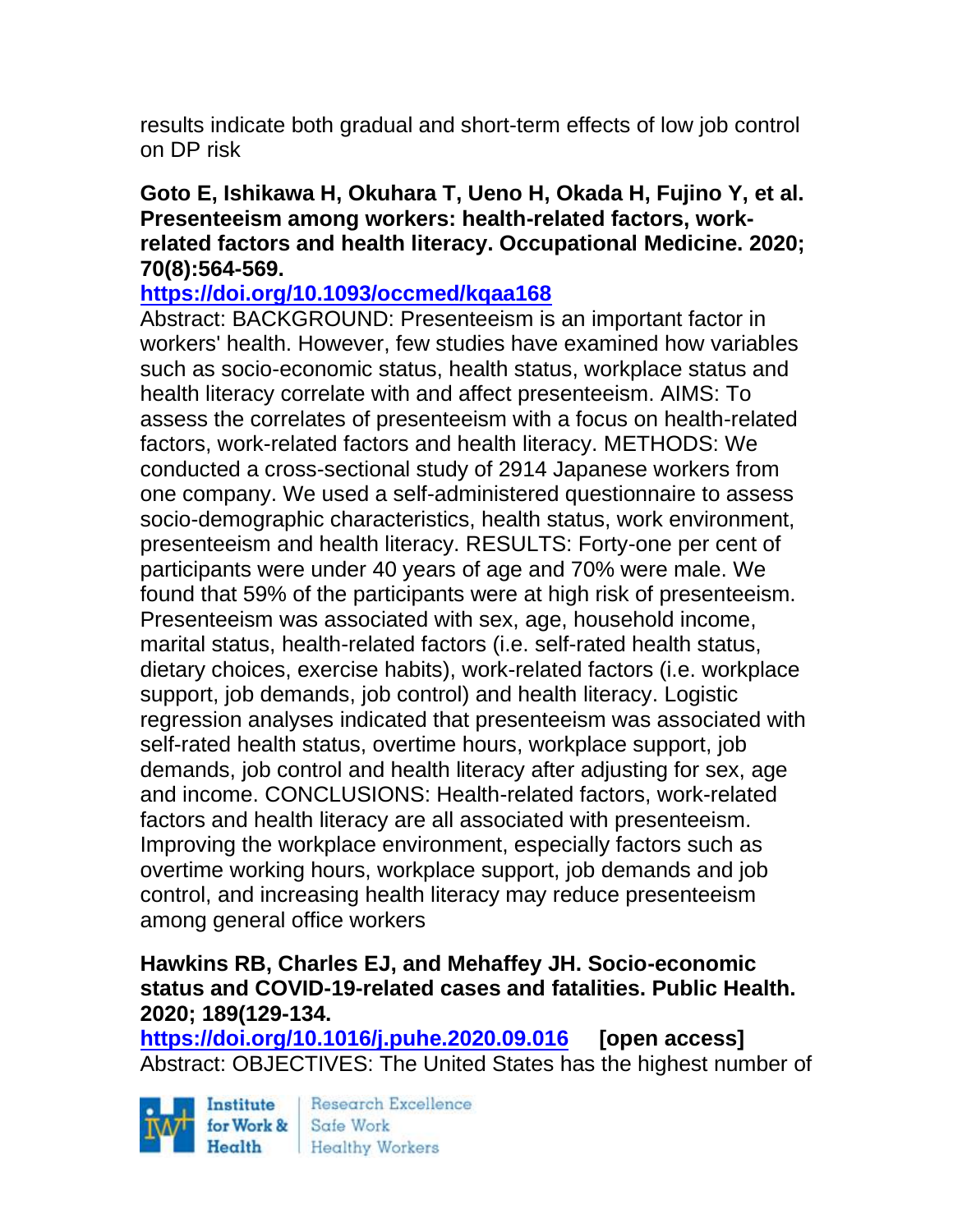coronavirus disease 2019 (COVID-19) in the world, with high variability in cases and mortality between communities. We aimed to quantify the associations between socio-economic status and COVID-19-related cases and mortality in the U.S. STUDY DESIGN: The study design includes nationwide COVID-19 data at the county level that were paired with the Distressed Communities Index (DCI) and its component metrics of socio-economic status. METHODS: Severely distressed communities were classified by DCI>75 for univariate analyses. Adjusted rate ratios were calculated for cases and fatalities per 100,000 persons using hierarchical linear mixed models. RESULTS: This cohort included 1,089,999 cases and 62,298 deaths in 3127 counties for a case fatality rate of 5.7%. Severely distressed counties had significantly fewer deaths from COVID-19 but higher number of deaths per 100,000 persons. In risk-adjusted analysis, the two socio-economic determinants of health with the strongest association with both higher cases per 100,000 persons and higher fatalities per 100,000 persons were the percentage of adults without a high school degree (cases: RR 1.10; fatalities: RR 1.08) and proportion of black residents (cases and fatalities: Relative risk(RR) 1.03). The percentage of the population aged older than 65 years was also highly predictive for fatalities per 100,000 persons (RR 1.07). CONCLUSION: Lower education levels and greater percentages of black residents are strongly associated with higher rates of both COVID-19 cases and fatalities. Socio-economic factors should be considered when implementing public health interventions to ameliorate the disparities in the impact of COVID-19 on distressed communities

**Hulshof CTJ, Pega F, Neupane S, van der Molen HF, Colosio C, Daams JG, et al. The prevalence of occupational exposure to ergonomic risk factors: a systematic review and meta-analysis from the WHO/ILO Joint Estimates of the Work-related Burden of Disease and Injury. Environment International. 2021; 146:106157. <https://doi.org/10.1016/j.envint.2020.106157>** 

Abstract: Background: The World Health Organization (WHO) and the International Labour Organization (ILO) are developing joint estimates of the work-related burden of disease and injury (WHO/ILO Joint Estimates), with contributions from a large network of experts. Evidence from mechanistic and human data suggests that

Institute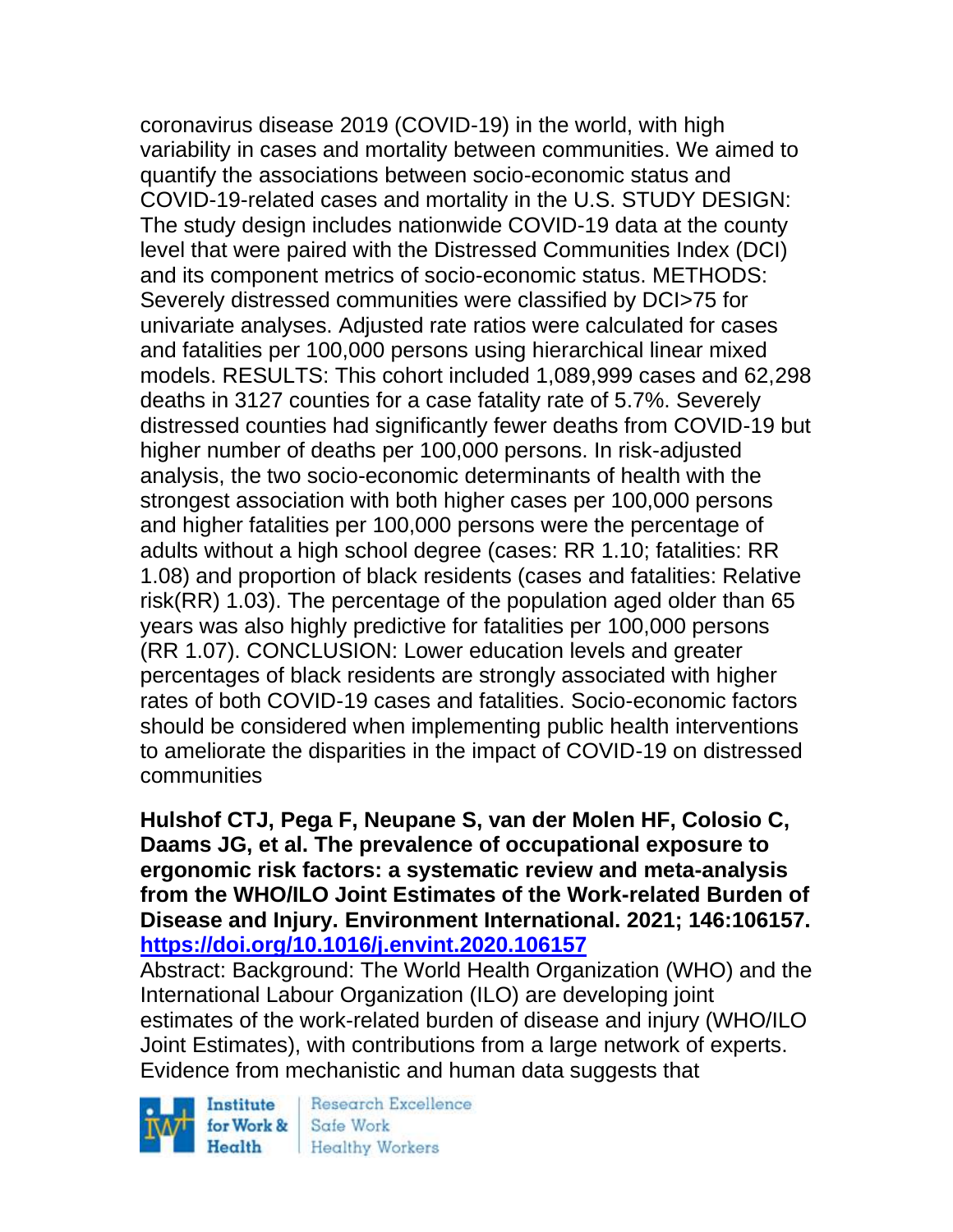occupational exposure to ergonomic (or physical) risk factors may cause osteoarthritis and other musculoskeletal diseases (excluding rheumatoid arthritis, gout, and back and neck pain). In this paper, we present a systematic review and meta-analysis of the prevalence of occupational exposure to physical ergonomic risk factors for estimating the number of disability-adjusted life years from these diseases that are attributable to exposure to this risk factor, for the development of the WHO/ILO Joint Estimates. Objectives: We aimed to systematically review and meta-analyse estimates of the prevalence of occupational exposure to ergonomic risk factors for osteoarthritis and other musculoskeletal diseases. Data sources: We searched electronic bibliographic databases for potentially relevant records from published and unpublished studies, including Ovid Medline, EMBASE, and CISDOC. We also searched electronic grey literature databases, Internet search engines and organizational websites; hand-searched reference list of previous systematic reviews and included study records; and consulted additional experts. Study eligibility and criteria: We included working-age (>=15 years) workers in the formal and informal economy in any WHO and/or ILO Member State but excluded children (<15 years) and unpaid domestic workers. The exposure was defined as any occupational exposure to one or more of: force exertion, demanding posture, repetitive movement, hand-arm vibration, kneeling or squatting, lifting, and/or climbing. We included all study types with an estimate of the prevalence of occupational exposure to ergonomic risk factors. Study appraisal and synthesis methods: At least two review authors independently screened titles and abstracts against the eligibility criteria at a first stage and full texts of potentially eligible records at a second stage, followed by extraction of data from qualifying studies. We combined prevalence estimates using random-effect metaanalysis. Two or more review authors assessed the risk of bias and the quality of evidence, using the ROB-SPEO tool and QoE-SPEO approach developed specifically for the WHO/ILO Joint Estimates. Results: Five studies (three cross-sectional studies and two cohort studies) met the inclusion criteria, comprising 150,895 participants (81,613 females) in 36 countries in two WHO regions (Africa, Europe). The exposure was generally assessed with questionnaire data about self-reported exposure. Estimates of the prevalence of occupational exposure to ergonomic risk factors are presented for all



Research Excellence Safe Work **Healthy Workers**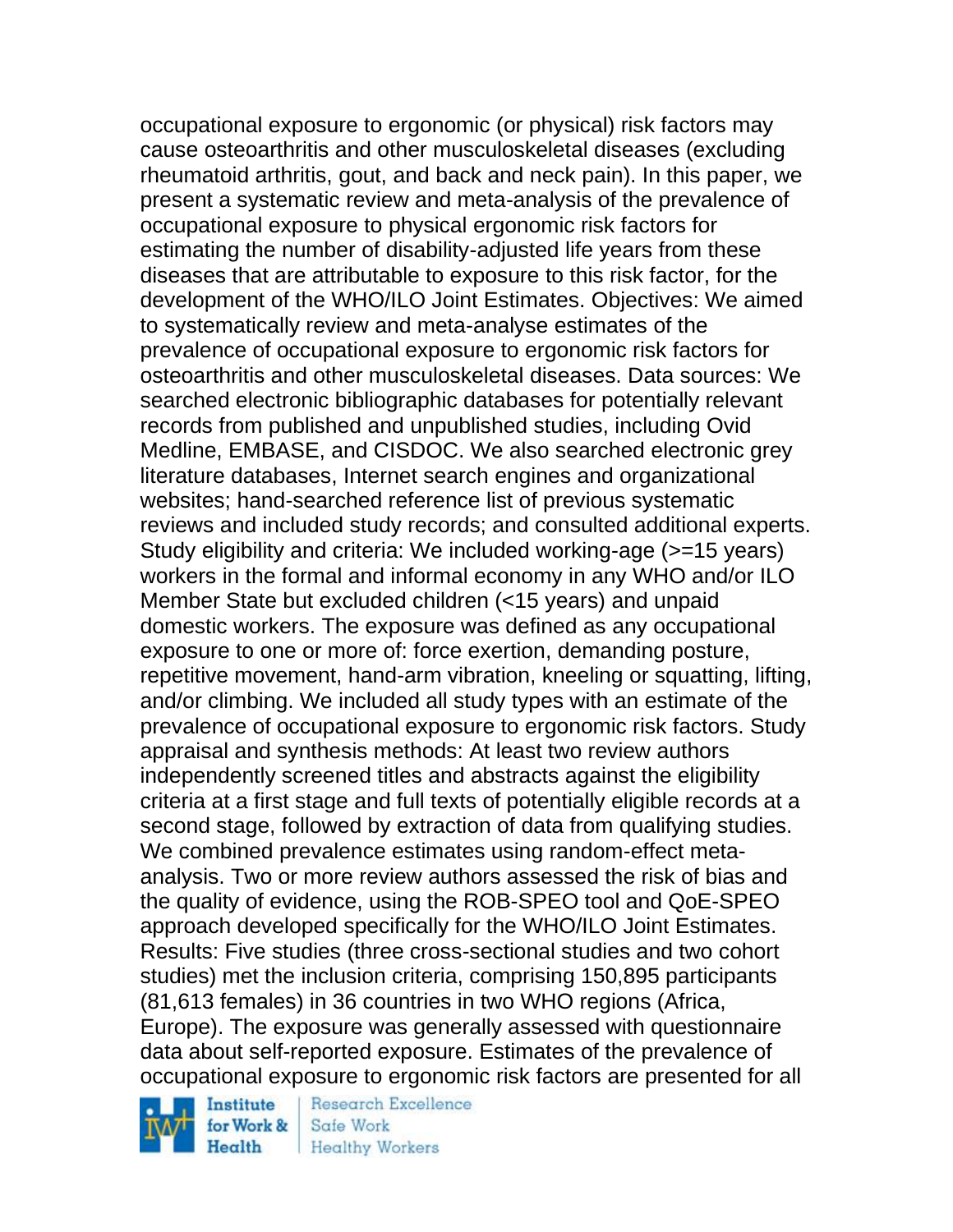five included studies, disaggregated by country, sex, 5-year age group, industrial sector or occupational group where feasible. The pooled prevalence of any occupational exposure to ergonomic risk factors was 0.76 (95% confidence interval 0.69 to 0.84, 3 studies, 148,433 participants, 35 countries in the WHO Europe region, I2 100%, low quality of evidence). Subgroup analyses found no statistically significant differences in exposure by sex but differences by age group, occupation and country. No evidence was found for publication bias. We assessed this body evidence to be of low quality, based on serious concerns for risk of bias due to exposure assessment only being based on self-report and for indirectness due to evidence from two WHO regions only. Conclusions: Our systematic review and meta-analysis found that occupational exposure to ergonomic risk factors is highly prevalent. The current body of evidence is, however, limited, especially by risk of bias and indirectness. Producing estimates for the burden of disease attributable to occupational exposure to ergonomic risk factors appears evidence-based, and the pooled effect estimates presented in this systematic review may perhaps be used as input data for the WHO/ILO Joint Estimates. Protocol

identifier:https://doi.org/10.1016/j.envint.2018.09.053. PROSPERO registration number: CRD42018102631.

**Knight C and Parker SK. How work redesign interventions affect performance: an evidence-based model from a systematic review. Human Relations. 2021; 74(1):69-104. <https://doi.org/10.1177/0018726719865604>** 

**Kramer A, Cho S, and Gajendran RS. 12-Year longitudinal study linking within-person changes in work and family transitions and workplace injury risk. Journal of Safety Research. 2020; 75:140- 149.** 

**<https://doi.org/10.1016/j.jsr.2020.08.009>** 

Abstract: Introduction: Despite the rich tradition of research on predictors of workplace injury, most studies rely on cross-sectional, between-person designs. Furthermore, prior research has often overlooked the possibility that factors outside the work domain can influence the occurrence of actual injuries at work. To address these limitations, the current study examined the effects of work and family

Institute Health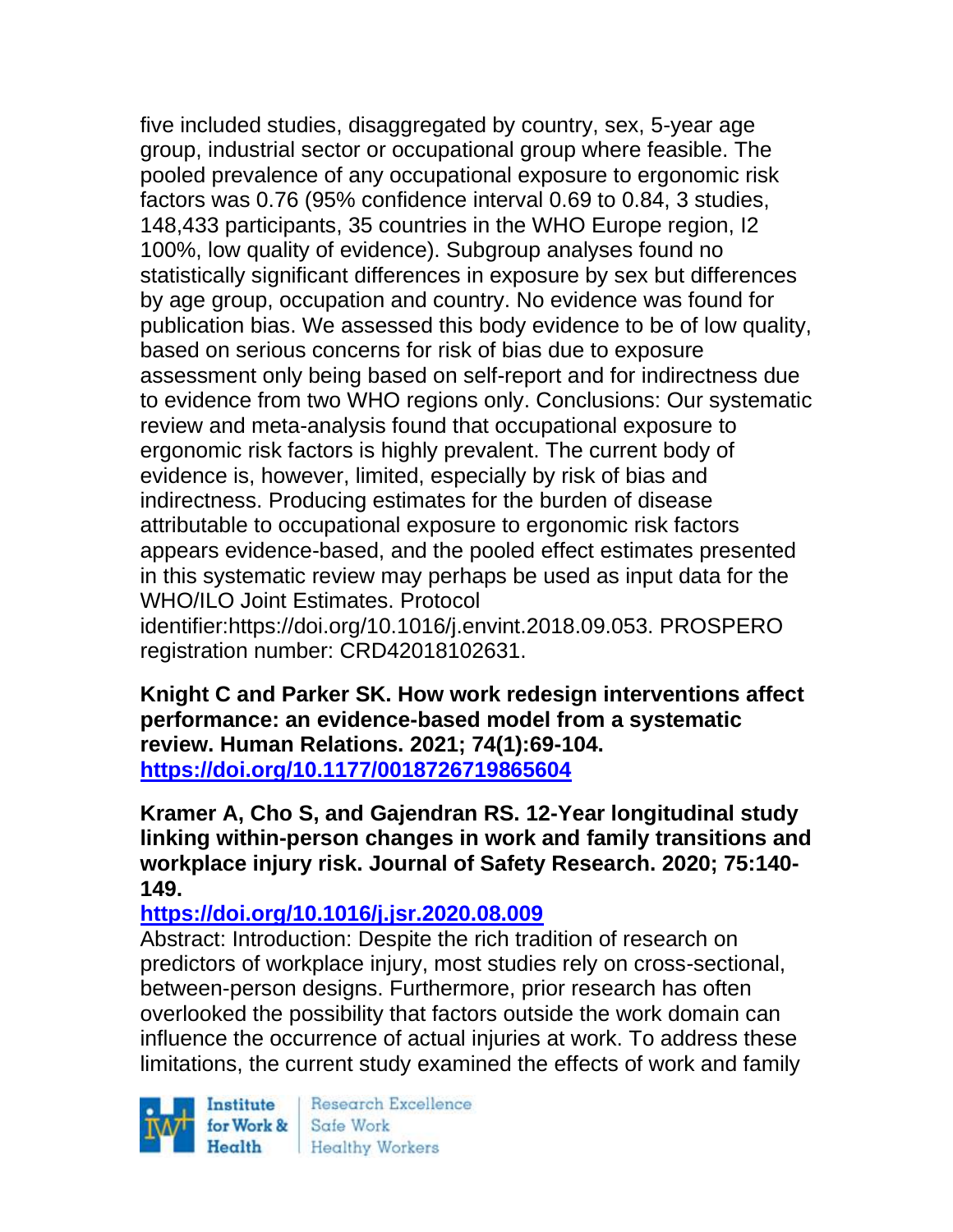demands on the occurrence of workplace injury. Drawing on the intuition of the work-home resources model (W-HR), we investigated how within-person level changes in demands and resources from both domains influence work injuries over a 12-year period. Method: We used 12 years of longitudinal data ( $N = 7.820$ ) to study the longterm within-person changes in work and family domains and to capture the event of low frequency incidence such as workplace injury. Specifically, we conducted multilevel analyses to study the links between within-person change in time and energy resources both in work and family domains and within-person change in the likelihood of experiencing a workplace injury. Results and conclusion: The findings showed that within-person changes in work hours, spousal work hours, income and number of children, were significantly associated with changes in the likelihood of experiencing a workplace injury. We conclude with a discussion of implications for theory and future research of workplace injuries. Practical application: The research provided useful insights on the intimate association between work and family domains in the context of safety management.

#### **Otanez M and Grewal J. Health and safety in the legal cannabis industry before and during COVID-19. New Solutions. 2021; 30(4):311-323.**

# **<https://doi.org/10.1177/1048291120976134>**

Abstract: In 2020, medical cannabis is legal in thirty-six states and adult use ("recreational") cannabis is legal in fifteen, despite cannabis remaining illegal at the federal level. Up to 250,000 individuals work as full-time employees in cannabis. During the COVID-19 pandemic, California, Colorado, and other states deemed medical cannabis business as essential, raising occupational challenges and safety issues for cannabis employees. In 2020, interviews were conducted with Ethan, an extraction lab assistant in Las Vegas; Haylee, a trainer with a cannabis company in Sacramento; and Belinda, a Wisconsinbased occupational health and safety trainer, to showcase concerns and experiences in cannabis workplaces and training programs. Findings from interviews reveal pro-worker activities to promote workplace safety and labor unionism while large multistate operators seek to optimize profits and obstruct workers' rights. Knowledge

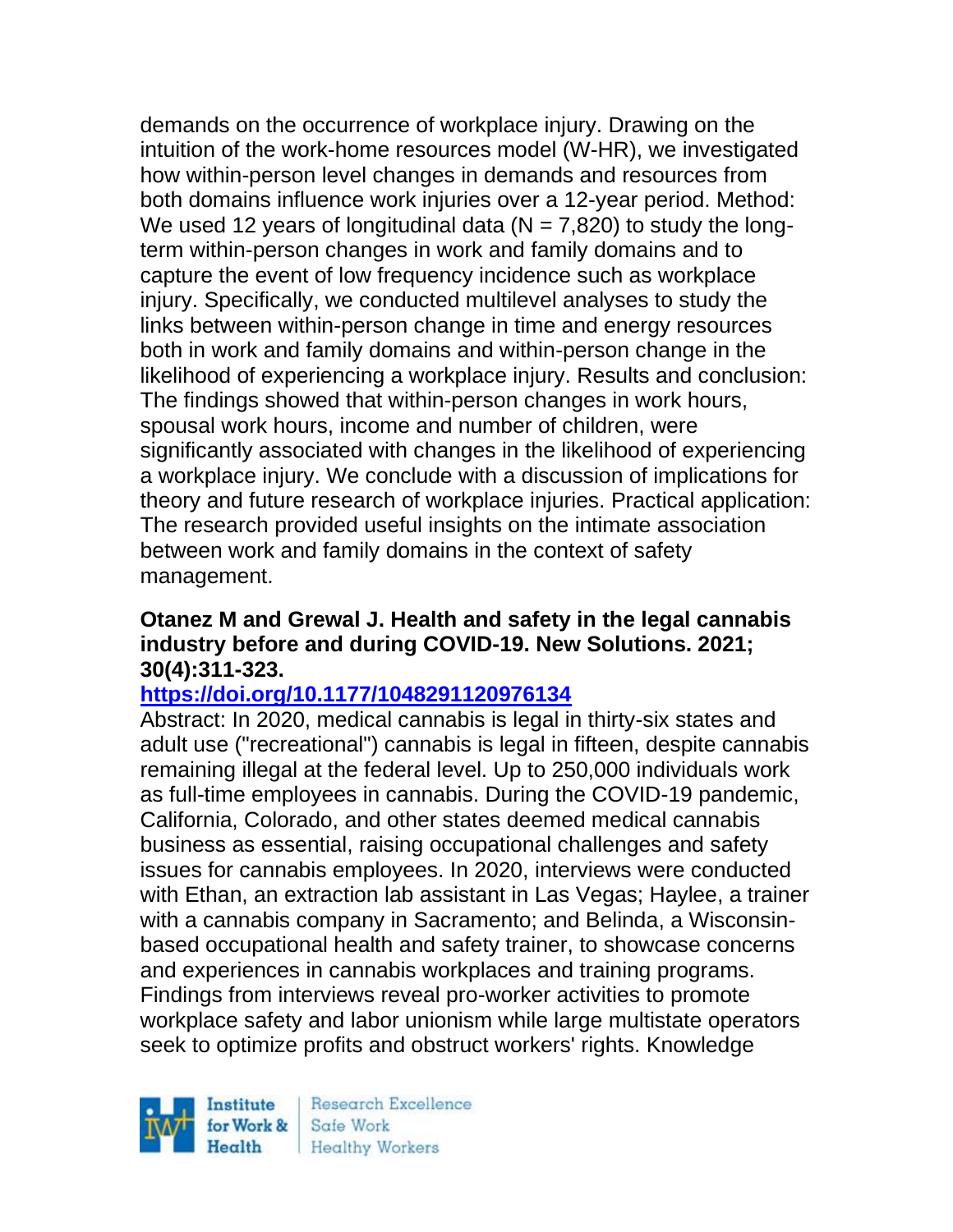gained through the interviews contributes to discussions to lessen the potential exposure of the cannabis workforce to COVID 19

**Romberg AR, Diaz MC, Briggs J, Stephens DK, Rahman B, Graham AL, et al. Vaping in the workplace: prevalence and attitudes among employed US adults. Journal of Occupational & Environmental Medicine. 2021; 63(1):10-17. <https://doi.org/10.1097/JOM.0000000000002061> [open access]** Abstract: OBJECTIVE: Describe workplace vaping, prevalence of observed use, attitudes, and perceptions among US adults. METHODS: Employees of companies with more than 150 employees, drawn from an opt-in national online panel (N=1607), ages 18 to 65, completed an online survey in November 2019. RESULTS: Majority (61.6%) observed coworkers vaping at work and 19.1% reported vaping at work themselves. Participants perceived workplace vaping as moderately harmful (M=1.9 out of 3), 63.2% were bothered by workplace vaping and 52.1% thought it decreased workplace productivity among non-users. Multiple regression models found workplace vaping prevalence varied by industry and participant characteristics, and attitudes about it varied by tobacco use status. CONCLUSIONS: Workplace vaping and vaping exposure is common in US workplaces. Employees, particularly non-users, hold generally negative perceptions of workplace vaping. Comprehensive policies to prevent workplace vaping are needed to protect workers

# **Sampson AK, Hassani-Mahmooei B, and Collie A. Lack of English proficiency is associated with the characteristics of work- related injury and recovery cost in the Victorian working population. Work. 2020; 67(3):741-752.**

# **<https://doi.org/10.3233/WOR-203323>**

Abstract: BACKGROUND: Migrant workers have been identified in Europe, North America, Asia and Australia as a particularly vulnerable working population with a higher risk of work-related injury and mortality compared to non-migrant workers. Lack of English language proficiency is associated with an increased risk of workrelated injury. Whether lack of English proficiency influences postinjury recovery or return to work outcomes remains unknown. OBJECTIVE: Using administrative data from a population based workers' compensation dataset in the state of Victoria, Australia, we

Institute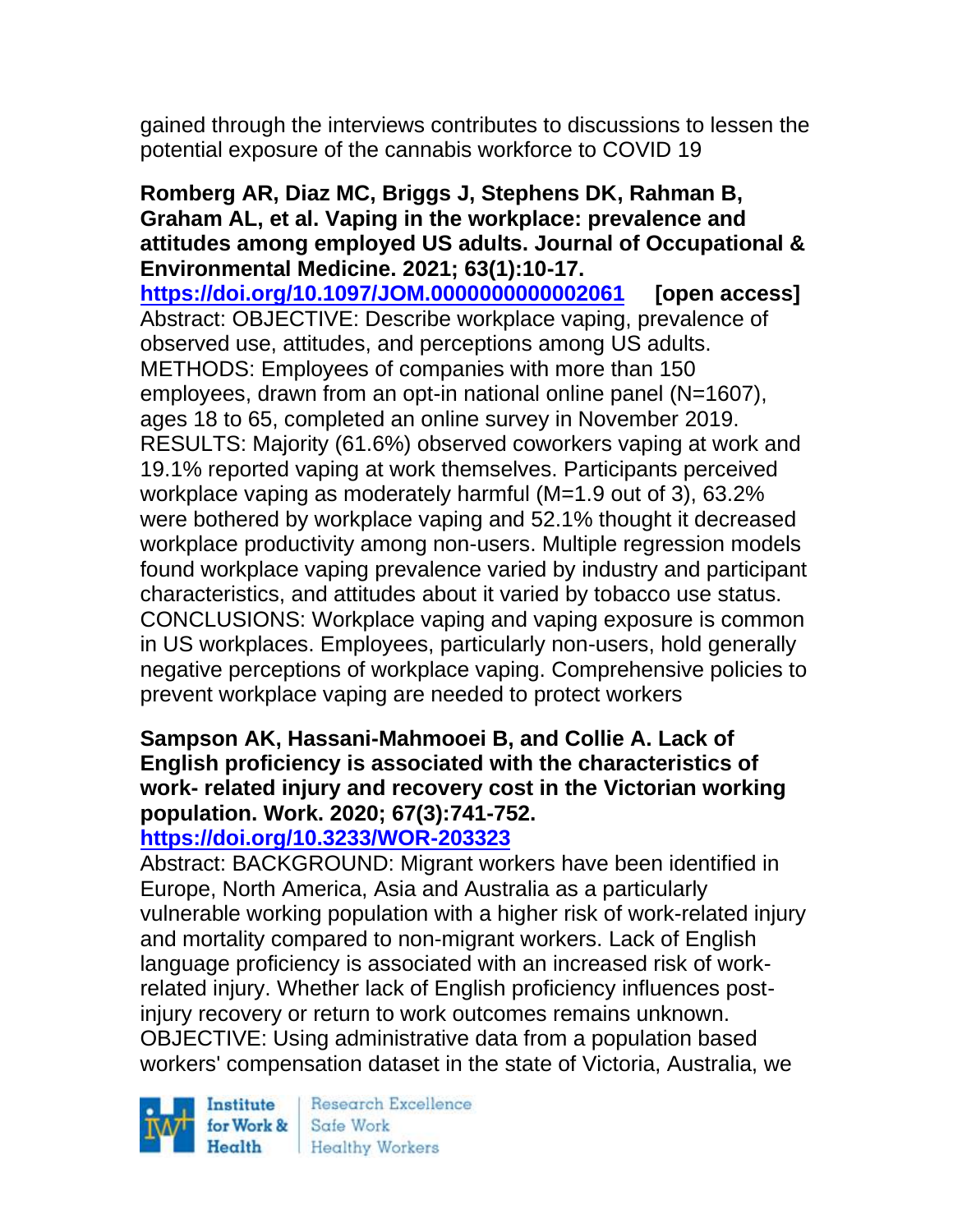aimed to examine work-related injury rates, worker characteristics and compensation outcomes in workers who were not proficient in English. We hypothesized that the use of an interpreter service would be associated with a poorer post-injury recovery profile and worse return to work outcomes. METHODS: WorkSafe Victoria accepted non-fatal claims for injuries and illnesses reported between January 1, 2003, and December 31, 2012 by workers aged 15 to 74 (n=402, 828 claims) were analysed. Consistent with prior research, we selected "use of an interpreter service" as the indicator of English language proficiency. The total and categorical compensable cost of recovery was used as recovery outcomes. RESULTS: Of these claims, 16,286 (4%) involved the use of an interpreter service (LOTE workers). Our analysis revealed that Victorian injured LOTE workers have significantly different demographic, occupational and injury characteristics compared to non-LOTE injured workers. Furthermore, we present novel evidence that LOTE status was associated with poorer long-term injury outcomes, observed as a greater healthcare utilisation and larger paid income benefits, after controlling for occupation, employment status and injury type compared to non-LOTE injured workers. CONCLUSIONS: These data suggest that English language proficiency is associated not only with the risk of work-related injury but also to the long-term recovery outcomes. We conclude that despite access to language interpreter services, injured LOTE workers experience English language proficiency dependent, and injury severity independent, recovery barriers which need to be overcome to improve long term recovery outcomes

# **Schram JL, Solovieva S, Leinonen T, Viikari-Juntura E, Burdorf A, and Robroek SJ. The influence of occupational class and physical workload on working life expectancy among older employees. Scandinavian Journal of Work, Environment & Health. 2021; 47(1):5-14.**

**<https://doi.org/10.5271/sjweh.3919> [open access]** Abstract: Objective This study investigates the impact of physical workload factors and occupational class on working life expectancy (WLE) and working years lost (WYL) in a sample of older Finnish workers. Methods A 70% random sample of Finns in 2004 was linked to a job exposure matrix for physical workload factors and register information on occupational class and labor market status until 2014.

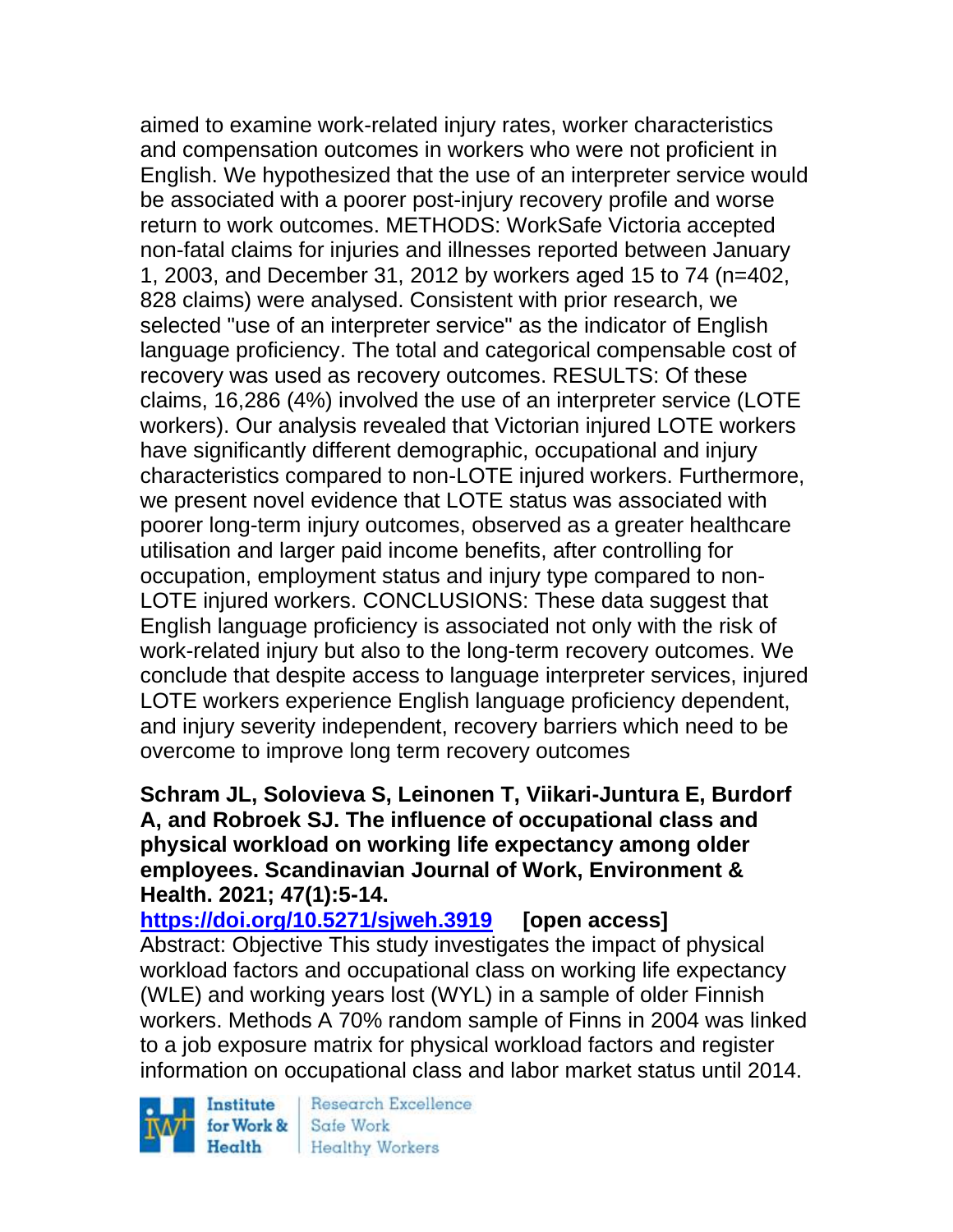Transitions between being at work, time-restricted work disability, unemployment, economic inactivity, disability retirement, retirement and death were estimated. A multistate Cox regression model with transition-specific covariates was used to estimate the WLE and WYL at age 50 up to 63 years for each occupational class and physical workload factor for men and women (N=415 105). Results At age 50, male and female manual workers had a WLE of 10.13 and 10.14 years, respectively. Among both genders, manual workers had one year shorter WLE at age 50 than upper non-manual employees. This difference was largely attributable to unemployment (men: 0.60, women: 0.66 years) and disability retirement (men: 0.28, women: 0.29 years). Self-employed persons had the highest WLE (11.08 years). Men and women exposed to four or five physical workload factors had about one year lower WLE than non-exposed workers. The difference was primarily attributable to ill-health-related reasons, including disability retirement (men: 0.45 years, women: 0.53 years) and time-restricted work disability (men: 0.23, women: 0.33 years). Conclusions Manual workers and those exposed to physical workload factors had the lowest WLE. The differences in WYL between exposure groups can primarily be explained by ill-health-based exit routes

#### **Sormunen E, Ylisassi H, Maenpaa-Moilanen E, Remes J, and Martimo KP. Co-operation in the prevention of work disability due to musculoskeletal disorders: a cross-sectional study among occupational health professionals in Finland. Work. 2020; 67(3):697-708.**

# **<https://doi.org/10.3233/WOR-203319>**

Abstract: BACKGROUND: Occupational health service (OHS) providers and their client organizations are obligated to collaborate in promoting health and work ability. Little is known how this multiprofessional co-operation is implemented in relation to the prevention of musculoskeletal disorders (MSD). OBJECTIVE: The aim of this study was to investigate the working practices of cooperation among OHS professionals, and between the OHSs and workplaces. METHODS: In 2015 a web-based questionnaire was sent to 3900 OHS professionals in Finland. A total of 589 responded: 106 physicians, 322 nurses, 134 physiotherapists and 27 psychologists. RESULTS: The co-operation within OHS personnel